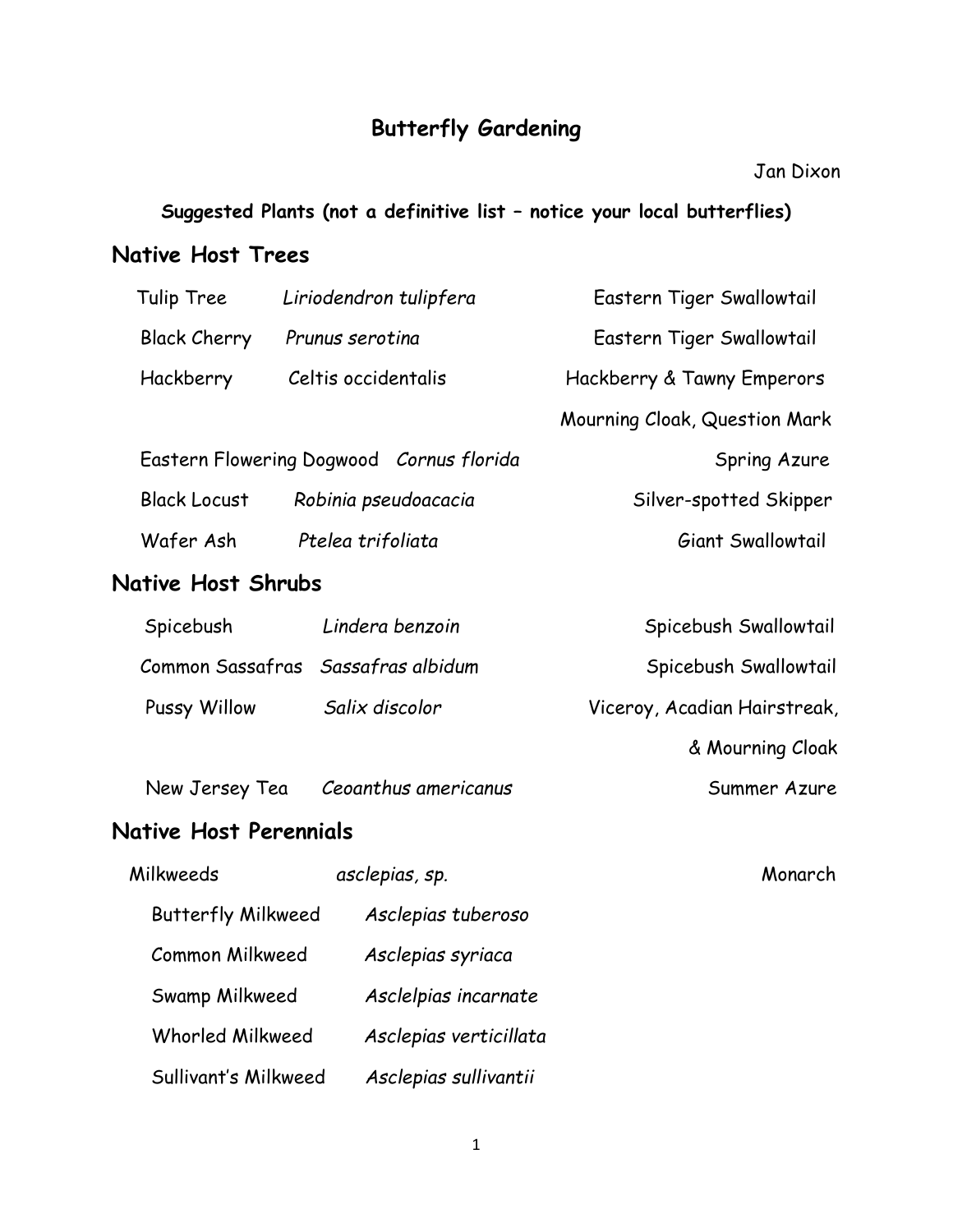| Common Blue Violet                         | Viola sororia & other species         | Fritillaries                                                   |  |  |  |
|--------------------------------------------|---------------------------------------|----------------------------------------------------------------|--|--|--|
| Partridge Pea                              |                                       | Chamaecrista fasciculata Little Yellow & Cloudless Sulphurs    |  |  |  |
| Pussytoes                                  | Antennaria neglecta & plantaginifolia | American Lady                                                  |  |  |  |
| <b>Bush Clover</b>                         |                                       | Lespedeza capitate Eastern-tailed Blue, Gray Hairstreak        |  |  |  |
| Tick-Trefoil                               |                                       | Desmodium canadense and paniculatum Eastern-tailed Blue        |  |  |  |
|                                            |                                       | Hoary Edge Skipper                                             |  |  |  |
| Aster Species                              | aster sp.                             | Pearl Crescent                                                 |  |  |  |
| New England                                | Symphyotrichum novae-angliae          |                                                                |  |  |  |
| Flat-topped                                | Aster umbellatus                      |                                                                |  |  |  |
| <b>Heath Asters</b>                        | Aster ericoides                       |                                                                |  |  |  |
| <b>Nettles</b>                             |                                       | Red Admiral, Eastern Comma                                     |  |  |  |
| <b>Stinging Nettle</b>                     | Urtica dioica                         |                                                                |  |  |  |
| <b>False Nettle</b>                        | Boehmeria cylindrica                  |                                                                |  |  |  |
| Golden Alexander                           | Zizia aurea                           | <b>Black Swallowtail</b>                                       |  |  |  |
| Parsnip                                    | Pastinaca sativa                      | <b>Black Swallowtail</b>                                       |  |  |  |
| Virginia Snakeroot                         | Aristolochia serpentaria              | Pipevine Swallowtail                                           |  |  |  |
| Native Perennials for Nectar               |                                       |                                                                |  |  |  |
|                                            |                                       | Bergamont Monarda fistulosa and Monarda didyma Jul-Sept Purple |  |  |  |
| Black-eyed Susan Rudbeckia hirta.          |                                       | Jun-Sept Yellow                                                |  |  |  |
| <b>Blazing stars</b>                       | liatris sp.                           | Aug-Sept Purple/Pink                                           |  |  |  |
| Dense Liatris spicata Rough Liatris aspera |                                       |                                                                |  |  |  |
|                                            | Common Boneset Eupatorium perfoliatum | Aug-Sept White                                                 |  |  |  |
| Dogbane                                    | apocynum sp.                          | Jun-Sept White                                                 |  |  |  |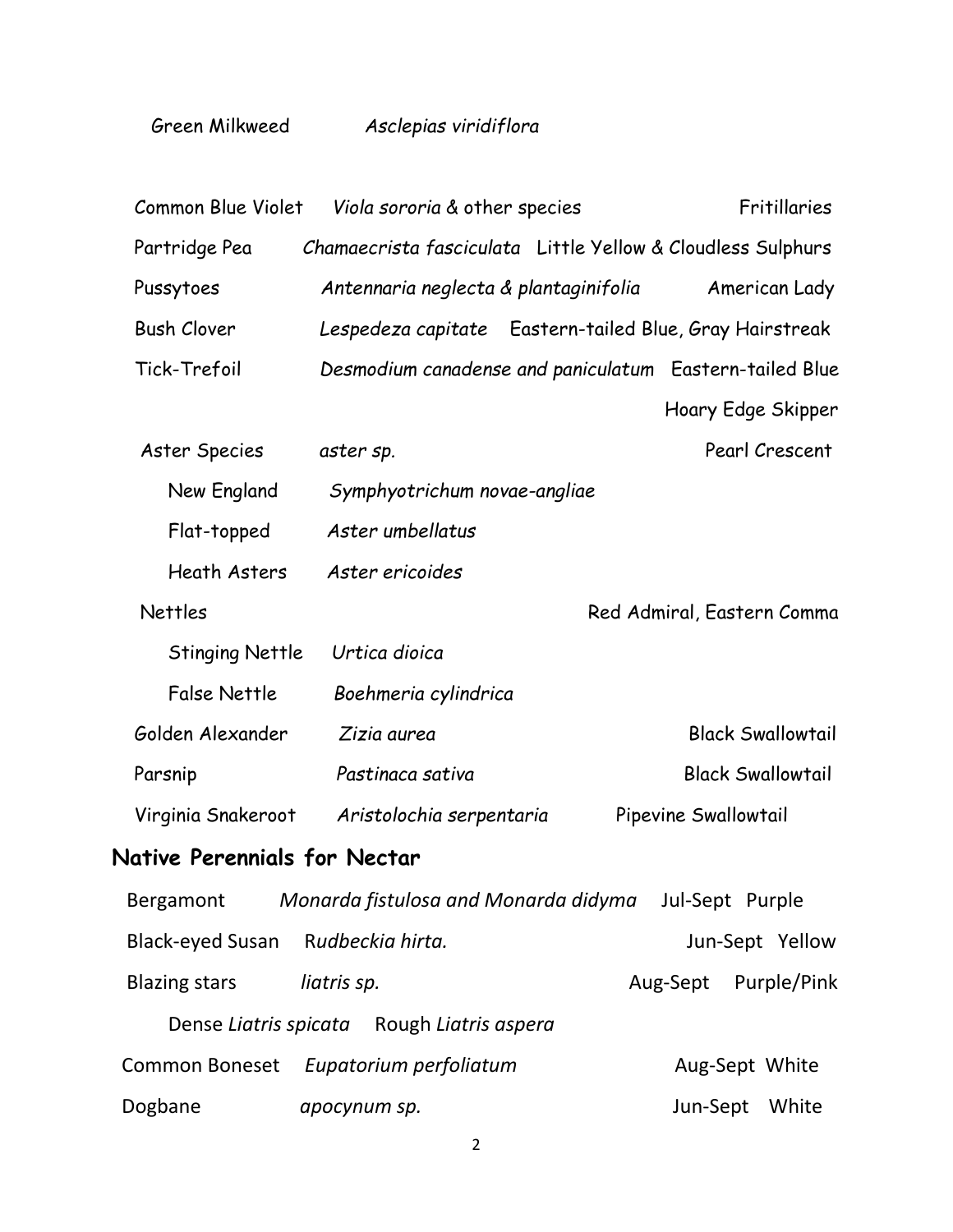| Spreading Apocynum androsaemifolium |                       | Clasping/Prairie Apocynum sibiricum |                      |                 |
|-------------------------------------|-----------------------|-------------------------------------|----------------------|-----------------|
| Goldenrod                           | soladago sp           |                                     | Aug-Sept             | Yellow          |
| <b>Ironweed</b>                     | Vernonia altissima    |                                     | Aug-Sept             | <b>Red-Pink</b> |
| Joe- Pye Weed                       | Eupatotium fistulosum |                                     | Aug-Sept Purple-Pink |                 |
| <b>Purple Coneflower</b>            | Echinacea purpurea    |                                     | July-Sept            | Purple          |
| Sneezeweed                          | helenium sp           |                                     | Aug-Sept             | Yellow          |
| Vervain                             | verbena sp            |                                     | Jul-Sept             | <b>Blue</b>     |
| Wild Strawberry                     | Fragaria virginiana   |                                     | April-Jun            | White           |

#### **Alternate Ideas to Attract Butterflies**

Rotting Fruit – bananas and oranges

Damp Stones

Scat

Banana Brew

### **Butterfly Gardening and Field Guides**

*Butterfly Gardening* The North American Butterfly Association Guide by Jane Hurwitz (available on line and thru NABA)

*Butterflies of Indiana* A Field Guide by Jeffrey E. Belth

*A Swift Guide to Butterflies of North America* by Jeffrey Glassberg

*Butterflies of Ohio* by Jaret Daniels

*Field Guide to Butterflies of North America* by Kenn Kaufman and Jim Brock

### **Native Plant Information**

*\*Wild Ones Oak Openings Chapter* website, home page, and Facebook for information related to plant species as well plant resources.